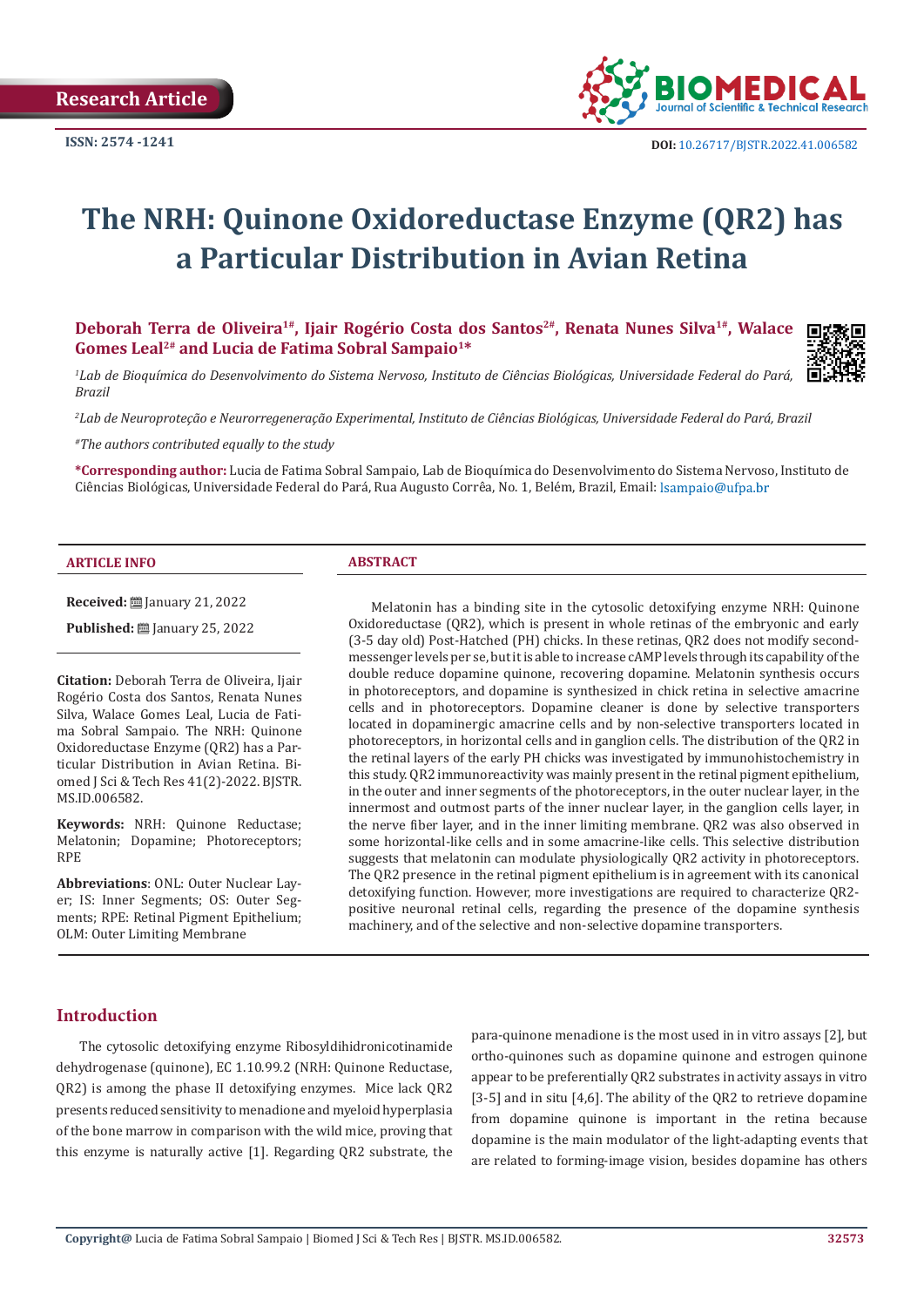trophic and circadian effects [7]. Therefore, a little change in dopamine levels can alter the retinal physiology.

In the retina, dopamine synthesis is triggered by light [4] and inhibited by melatonin [8]. The rate-limiting enzyme for dopamine synthesis is tyrosine hydroxylase, EC 1.14.16.2 (TH), which converts tyrosine to L-dopa, which is the substrate of the Aromatic L-amino acid decarboxylase, EC 4.1.1.28 (DOPA decarboxylase) in dopamine synthesis. DOPA decarboxylase and TH are in the type I amacrine cells, but in chick retina DOPA decarboxylase was also located in the type II amacrine cells and in photoreceptors [9]. The dopamine extracellular cleaner is done by the selective dopamine transporters that are located in dopaminergic amacrine cells [10]. However, a recent study in mammalian shows that the dopamine uptake and re-uptake also occur by non-selective transporters located in ganglion cells, in horizontal cells, in photoreceptors and in retinal pigment epithelial cells [11]. An interesting QR2 ligand is melatonin, which is the neurohormone produced in the dark phase of the circadian rhythm, mainly in the pineal gland and in the retinal photoreceptors [12,13]. Melatonin is the main modulator of the dark-adapting events in the retinal physiology [14]. The rate limiting enzyme in the melatonin synthesis is the Arylalkylamine N-acetyltransferase, (AANAT, EC 2.3.1.87), which is self-controlled by local molecular clocks and inhibited by dopamine [15]. Regarding non-neural retina, human retinal pigment epithelial cells in culture express functional melatonin synthesis machinery [16].

Melatonin has at least two binding modes in the QR2 pocket. The most common binding mode is that where melatonin is in parallel with FAD cofactor, matching well with the position of the inhibitors in the QR2 active site [17,18]. This observation is in accord with melatonin inhibiting QR2 in in vitro studies [19], suggesting that the same behaviour occurs in situ. On the other hand, the melatonin role in the QR2 activity in situ is very difficult to ascertain first because melatonin has membrane receptors and other binding sites in the retina [20], and second because the melatonin behaviour in the QR2 catalyses is dependent on its binding mode into QR2 active site [21]. In the chick retina, our previously published results showed that the differentiation of the retinal cells in culture is not completed in the absence of the melatonin [21,22]. Melatonin action on membrane receptors results in the inhibition of the cAMP accumulation [23], while the accumulation of this nucleotide is increased in this tissue by incubation with 5-MCA-NAT, which is a melatonin analogue and QR2 ligand [9]. The rising in cAMP levels by 5-MCA-NAT is a consequence of the QR2 recovering endogenous dopamine in developing and early PH retinas. In fact, the endogenous dopamine levels are increased by 5-MCA-NAT and by the QR2 cosubstrate N-methyl-dihydronicotinamide, while the QR2 inhibitor benzo[e] pyrene inhibits the endogenous dopamine levels in both control

and stimulate retinas [6]. Regarding morphological data about QR2 in the retina, dense immunoreactivity for this enzyme has been shown in the whole neural retinas of the embryonic and early PH chicks [24] and in the whole neural retinas of the developing and juvenile turtles [18]. Thus, the current morphological studies do not show the QR2 distribution in the retinal layers. For that reason, these investigations offer limited insights concerning both the role of the melatonin into the QR2 binding site and the QR2 dopamine quinone activity in situ. As never was accomplished a study showing the distribution of the QR2 in the retina, the present aim was to investigate by immunohistochemistry the localization of the QR2 in retinal layers of the early PH chicks.

# **Material and Methods**

# **Experimental Animals**

Three early (3-5 day old) post-hatched (PH) chicks (male and female) were maintained at the equatorial photoperiod (12 h light/ 12 h dark, without annual variation) and sacrificed by decapitation in the morning. All possible efforts were made to avoid animal suffering and distress. All experimental procedures were carried out in accordance with the Brazilian laws for animal experiments, under license of the Ethics Committee on Experimental Animals of the Federal University of Pará (CEPAE-UFPA: BIO021-11).

# **Materials**

NQO2 (N-15) polyclonal goat primary antibody (sc-18574) and chicken anti-goat Ig-G Texas Red (sc-3923) antibody were purchased from Santa Cruz Biotechnology Inc., CA, USA. Horse normal serum (S-2000), biotinylated horse anti-goat IgG antibody (BA-9500), Vectastain ABC Kit (PK-4005) and 3,3'Diaminobenzidine (DAB) peroxidase substrate (SK-4100) were purchased from Vector Laboratories, Burlingame, CA, USA. 4,6-Diamino-2-phenylindole dihydrochloride (DAPI) (D8417), Chicken serum (C5405) and Tween 20 (P2287) were purchased from Sigma Chemical Co., Saint Louis, MO, USA.

# **Tissue Preparation**

Eyes of the PH chicks were enucleated and put in calcium magnesium free saline solution at 4°C. The anterior portion of the eye was removed. The cup containing the whole retina was immediately post-fixed for 24 hours in 4% paraformaldehyde, after the cup was put under different gradients of sucrose-glycerol solutions over 7 days. All solutions were at pH 7.4. The cup was frozen in Tissue Tek, and 30 um [25] vertical and oblique sections were cut using a cryostat (Carl Zeiss Micron, Germany). An assortment of sections were mounted onto gelatinized slides and stored in a freezer at -20°C.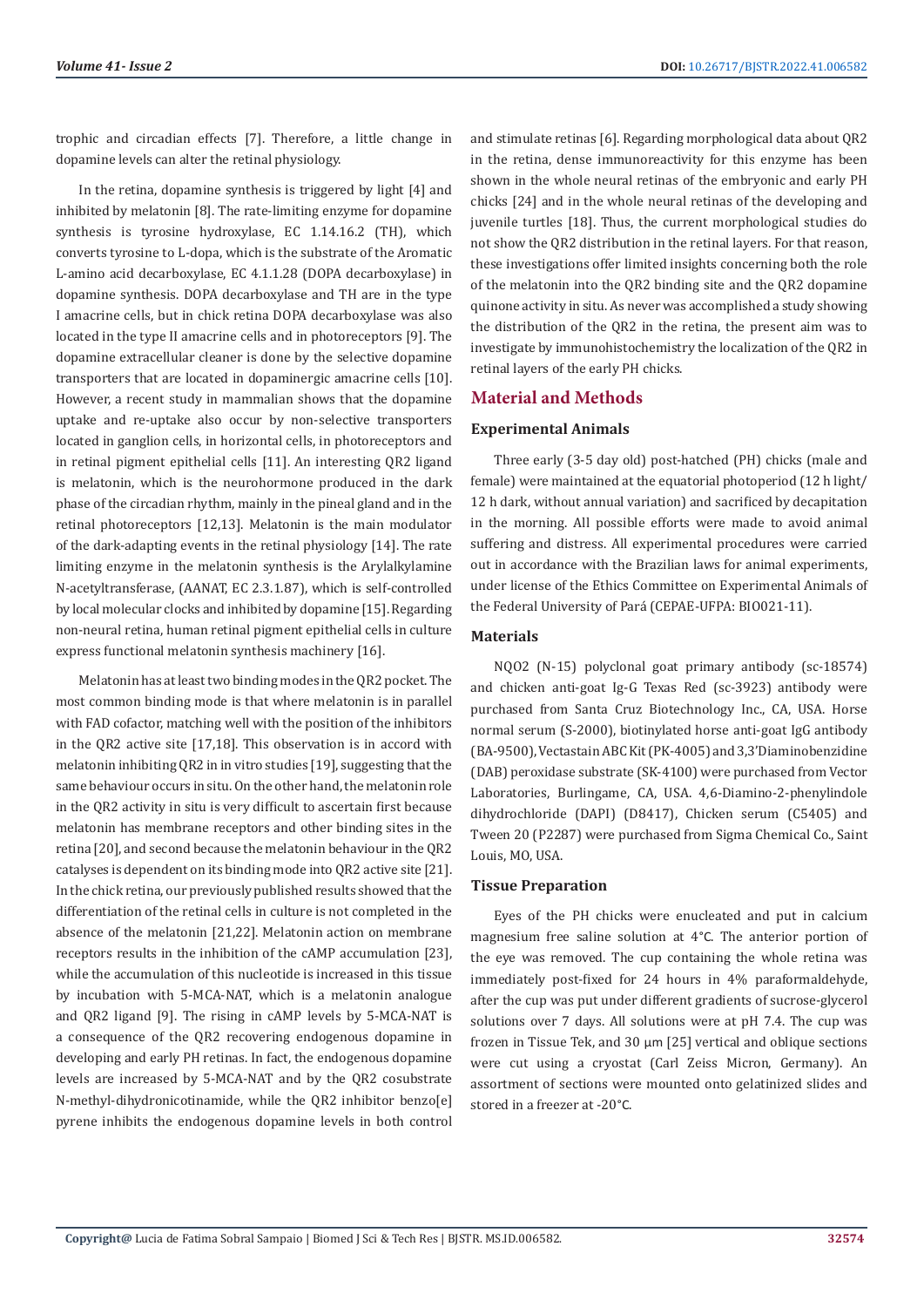#### **Immunohistochemistry**

**Texas Red Immunofluorescence:** We used a commercial primary polyclonal goat antibody against avian QR2 enzyme, NQO2: N15 (sc-18574), previously validated for detection of the QR2 by immunofluorescence. The non-specific binding of the secondary immunofluorescent antibody chicken anti-goat Ig-G Texas Red (sc-3923) was prevented by including normal chicken serum (0.2%) in the emulsifying solution performed with Tween 20 (0.5%) in PBS. Negative controls of the secondary antibody binding were performed incubating retinal slices for 24 h at 4°C in a PBS solution devoid of the QR2 primary antibody. All solutions were at pH 7.4. Sections were incubated in the PBS solution containing Tween 20 (0.5%) and chicken serum (0.2%) for 30 minutes at room temperature. Then, the sections were rinsed (PBS, 3 times, 10 minutes) and incubated in the PBS solution containing 1:250 NQO2 primary antibody, for 24 h at 4°C. The negative controls were incubated for 24 h at 4°C in a simple PBS solution. After incubation, all sections were washed (PBS, 3 times, 10 min) and incubated in the PBS solution containing 1:400 Texas Red secondary antibody (anti-goat, done in chicken) for 2 h at 4°C. The secondary antibody reaction was stopped by exhaustive wash with PBS solution in room temperature. In some sections, cell's nucleus were counterstaining with 0.001% DAPI for 15 seconds. The mounting medium (ibidi GmbH, Martinsried, Germany) was applied in the sections that were covered and analysed using a Nikon fluorescence microscopy. No immunoreactivity was observed in the negative controls.

**Avidin-Biotin-Peroxidase Complex Reaction Revealed with DAB (DAB reaction):** The slide-mounted vertical and oblique sections were removed from the freezer, kept in a heating oven at 37°C for 30 minutes, rinsed once in 0.1 M PBS (5 minutes) and pretreated by incubation in a solution of the 0.2 M boric acid (pH 9.0, 65°C) for 25 minutes. After freshening, the sections were incubated under constant agitation in a solution containing 1% hydrogen peroxide in methanol for 20 minutes. Sections were rinsed 3 times (5 minutes each) in a 0.05% PBS/Tween 20 solution and incubated with horse normal serum in PBS for 1 h. Without further rinsing, sections were then incubated in a PBS solution containing 1:500 of the commercial primary polyclonal goat antibody against avian QR2 enzyme, NQO2: N15 (sc-18574) overnight. As a negative control to check the non-specific binding of the secondary antibody, 10% horse serum, rather than the primary antibody, was used in this step. After, sections were rinsed in PBS/Tween 20 solution for 5 minutes (3 times), and incubated in a PBS solution containing the horse anti-goat biotinylated secondary antibody (1:100) for 2 h. Both primary and secondary antibodies were incubated at room temperature (20 °C). Sections were rinsed again for 5 min (3 times) in the PBS/Tween 20 solution under agitation, and incubated with the developed Avidin-Biotin-Peroxidase Complex (Vectastain ABC Kit, PK-4005) for 60 minutes. The peroxidase

was visualised incubating the sections in a PB solution containing 0.05% DAB, 0.08% imidazole and 0.05% hydrogen peroxide. After the DAB reaction, sections were rinsed 3 times (3 minutes each) in 0.1 M phosphate buffer, dehydrated using alcohols and xylene, and cover slipped. Some sections were also counterstained or stained with cresyl violet for visualization of the nucleus. All sections stained with the different histological methods were surveyed by light microscopy (Nikon Eclipse 50i). No immunoreactivity was observed in the negative controls.

## **Data Analysis**

A result was considered significant when repeated at least three times. The software Image J® was used only for slight adjusts in bright and contrast.

### **Results and Discussion**

### **The Retina of the Early PH Chicks**

In this study, the distribution of the QR2 was investigated in the retinal layers of the early PH chick. The same development stage was used in the previous morphological and biochemical studies that showed the QR2 presence in these retinas [9,18,26]. The chick retina is avascular and its layers are well-demarcated in the early PH chicks used in this research (Figure 1).



**Figure 1:** The image of a 30 μm vertical retina section stained with cresyl violet is showing retinal layers of the early PH chicks. GCL: ganglion cell layer, IPL: Inner plexiform layer, INL: Inner nuclear layer, OPL: Outer plexiform layer, PHL: Photoreceptor layer. The magnification was 400xs.

# **The QR2 Enzyme Distribution in the Retinal Layers of the Early PH Chicks Visualized by Immunofluorescence**

In the central retina, the QR2 enzyme was mainly localized by immunofluorescence in the Retinal Pigment Epithelium (RPE), in the Outer Nuclear Layer (ONL), in the Inner Segments (IS) and in the Outer Segments (OS) of the photoreceptors. QR2 immunoreactivity was also observed in the inner and outer borders of the Inner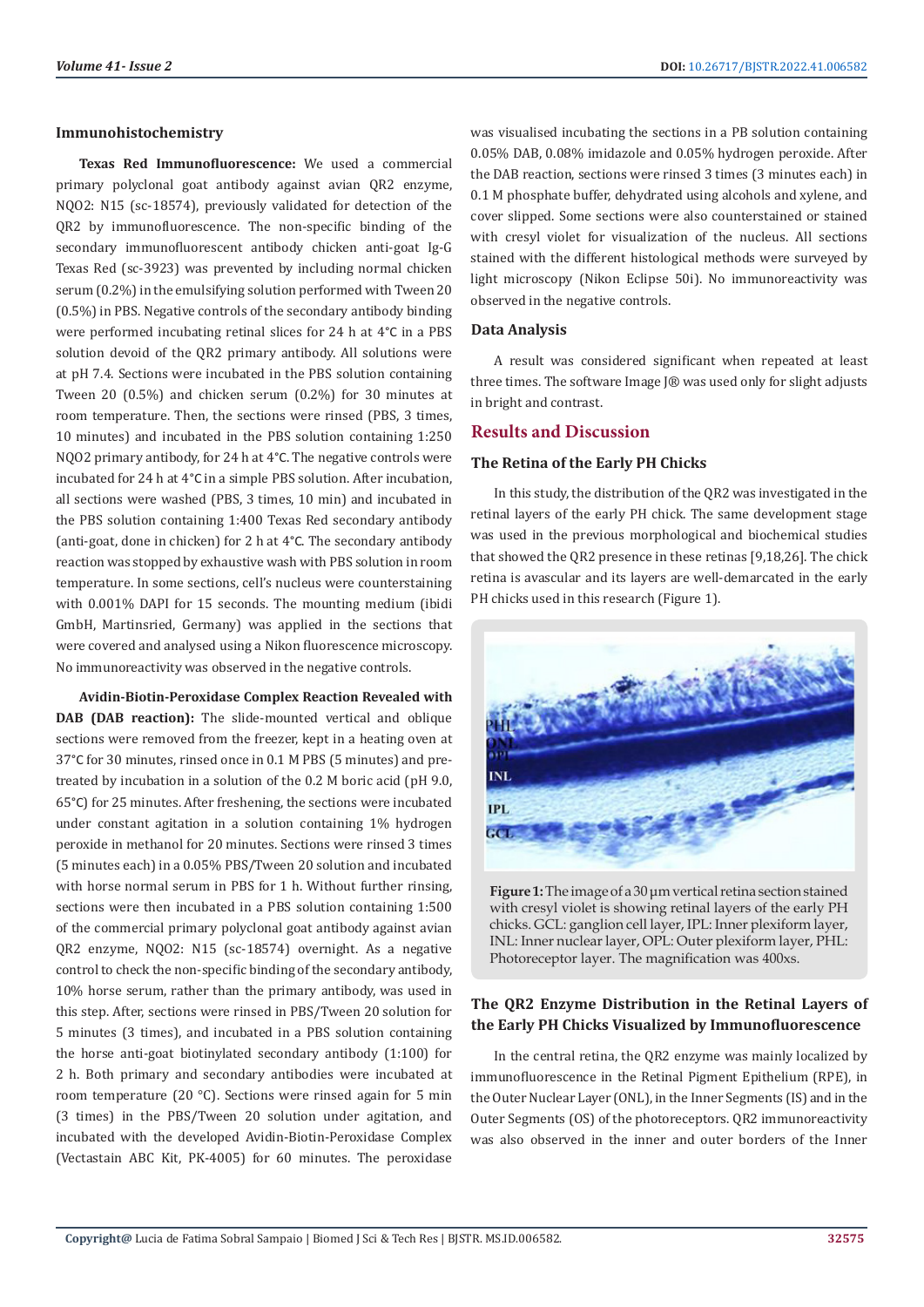Nuclear Layer (INL). The ganglion cells and neural fiber layers (GCL/NFL) were also QR2 positive. On the other hand, the inner and the outer plexiform layers (IPL and OPL) were not positive to QR2 immunofluorescence in this study. Absence of the immunoreactivity was also observed in the Outer Limiting Membrane (OLM) (Figures 2a&2b). The OLM is localized between the body and the inner segment of the photoreceptors. This membrane is a semipermeable barrier with very important structural functions. A confocal microscopy analysis of the OLM is required to discard definitively the presence of the QR2 [27].



**Figure 2:** The distribution of the QR2 enzyme in a vertical retinal section of the early PH chick is shown by Texas Red immunofluorescence.

a) Texas Red negative control counterstained with DAPI. No Texas red immunofluorescence was observed when the blue filter was replaced by the red filter. The magnification was 400xs.

b) QR2 immunoreactivity in the PE, OS, IS, ONL and in the GCL. Arrowhead indicates QR2 immunoreactivity in a non-neural cell in the PE. Arrows point to bright linear bands localized in the outermost part and in the innermost part of the INL. The magnification was 400xs.

c) The amplified image of the areas pointed with horizontal arrows in the innermost and in the outermost parts of the INL in "b", showing amacrine-like cells (down arrow) and horizontal-like cells (up arrow). The magnification was 1000xs.

d) QR2 immunopositive ganglion cells (magnification 1000xs). PE: pigment epithelium; OS: Outer segments of the photoreceptors; IS: Inner segments of the photoreceptors; OLM: Outer limiting membrane; ONL: Outer nuclear layer; OPL: Outer plexiform layer; INL: Inner nuclear layer; IPL: Inner plexiform layer, GCL: Ganglion cells layer.

The QR2 immunofluorescence pattern observed in this study was in accord with the cytosolic localisation of this enzyme showed by other authors [28]. In addition, the QR2 localization in bodies of the retinal cells is in agreement with the previously published results in the cerebral cortex of the human and rodent, in the hippocampus formation of the human and rodent [29], and in whole neural retinas of the early PH chick [24] and of the juvenile turtle [18]. The observed pattern of the QR2 immunofluorescence in the ONL presented herein (Figure 2b) suggests that QR2 is present in both cones and rods photoreceptors, because in chick retina cones are in superior quantity relative to rods, but rods have longer OS that touch to RPE [30], as showed herein (Figure 2b). The QR2 presence in photoreceptors is a found that links this enzyme with melatonin and dopamine synthesis because these cells are both the main place of the melatonin synthesis [15] and an alternative place of the dopamine synthesis, as showed by the presence of the DOPA decarboxylase in photoreceptors since early developmental stages in the chick retina [31]. The QR2 presence in the OS of the photoreceptors also is a link between this enzyme with melatonin and dopamine functions. This occurs because the photoreceptor strength is dependent on of the renewal of the OS, which is a melatonin effect, and of the phagocytosis of these OS by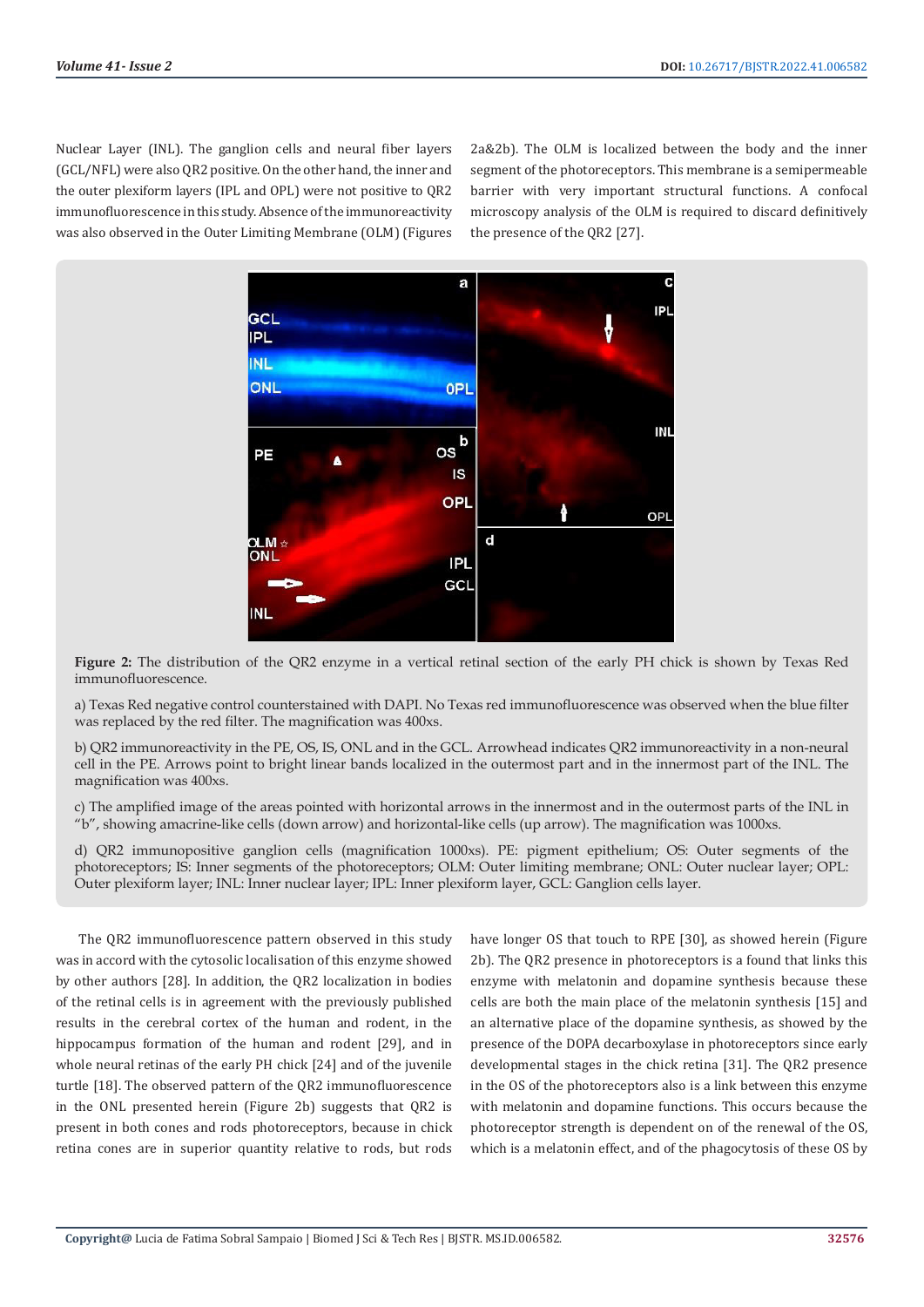the RPE cells, which is an effect mediated by dopamine [32]. As the presence of the QR2 mRNA in the human pigment retinal cells in culture was previously showed by other authors [16], it is possible to suppose that the presence of the QR2 in the non-neural retina has evolutionary importance.

In general, bipolar-photoreceptors synapses are modulated by horizontal neurons located in the outmost part of the retinal INL, while bipolar-ganglion cells synapses are modulated by amacrine cells located in the innermost part of the INL, which encloses bodies of the bipolar, horizontal, amacrine and Muller glia cells. The characterization of these retinal cells can be done by their proper morphology and positioning in the retinal layers [33], furthermore the width of the INL is progressively smaller from central to peripheral retina [34]. In this study, highly immunoreactive parallel linear bands were respectively located in the outmost part and in the innermost part of the INL of the central retina, but they were not localized in the periphery of the retina (data not shown). These bright areas were also parallel to another linear band highly immunoreactive in photoreceptor layer, nearby the OPL (Figure 2b). Higher magnification of the linear bright bands located along of the outermost and of the innermost borders of the INL showed respectively horizontal-like cells and rounded and elongated amacrine-like cells (Figure 2c). These clustered QR2-positive cells are related to modulation of the synapses in the central retina, but it is not possible to infer the role of the QR2 in this because the type of the amacrine and horizontal cells were not characterized.

The dopamine synthesis and the dopamine selective transporter are located in amacrine cells [7]. Additionally, a recent study in the mammalian retina shows that the dopamine uptake and re-uptake also occur by non-selective transporters located in ganglion cells, in horizontal cells, in photoreceptors and in retinal pigment epithelial cells [26]. A more advanced investigation using double-staining immunofluorescence protocols is necessary to show the type of the amacrine-like cells that were QR2 positive in chick retina, and the presence of the non-selective dopamine transporters in the QR2 positive retinal cells shown herein. Ganglion cells presenting QR2 immunoreactivity were also observed by immunofluorescence in this study (Figure 2d). Regarding the characterization of the ganglion cells positive to QR2 as melatoninergic cells, it is another interesting point for further investigation because some ganglion

cells have melatonin synthesis machinery in chick retina [35].

# **QR2 Enzyme Distribution in Retina Sections of the Early PH Chick Visualized by DAB Reaction**

The QR2 enzyme distribution was previously investigated by DAB reaction in vertical and oblique retinal sections of the early PH chick. The results found in the vertical sections match well with those obtained using Texas Red immunofluorescence. The exception was the presence of the QR2 immunosignal in amacrine- and in horizontal- like cells only in sections assayed by immunofluorescence. This difference occurred either due to the retinal sections analysed or due to the DAB protocol utilized in this study. The main results obtained using DAB in vertical sections were the QR2 distribution in the RPE, in the photoreceptors layer, in the GCL and in the NFL (data not shown). Oblique sections were used to better visualize the QR2 presence in the non-neural retina, in the ONL, in the GCL, in the NFL and in the Inner Limiting Membrane (ILM) ( Figure 4). The distribution of the QR2-positive photoreceptors was higher in the central than in the peripheral areas of the retina (Figure 3). This distribution was in accord with the expected for the density of these cells in each area investigated [34].

The presence of the QR2 in the photoreceptor (Figure 3) is important to be highlighted because they are the second place of the melatonin synthesis in both avian retina [36]and mammalian retina [37], losing only to the melatonin production in the pineal gland [12]. Thus, the melatonin concentration into citosol of the QR2-positive photoreceptors must reach suitable levels to modulate the QR2 activity as in mammalian as in avian retinas. However, the DOPA-decarboxylase is present in photoreceptors in the chick [32], while in the mammalian photoreceptors never was noticed the presence of this enzyme. The NFL and ILM were also QR2 positive in the central retina and in the peripheral retina (Figure 4). The QR2 immunoreactivity in the area corresponding to ILM was visualized only in oblique sections in this study (Figure 4). The ILM is a basement membrane attached to the Muller cells footplates on the inner surface of the retina and to the cortical vitreous gel on the other side. It is composed of the structural macromolecules, having mainly structural functions [38]. Therefore, it is unexpected the presence of the QR2 in this region. Thus, this result will be subject of the future investigation.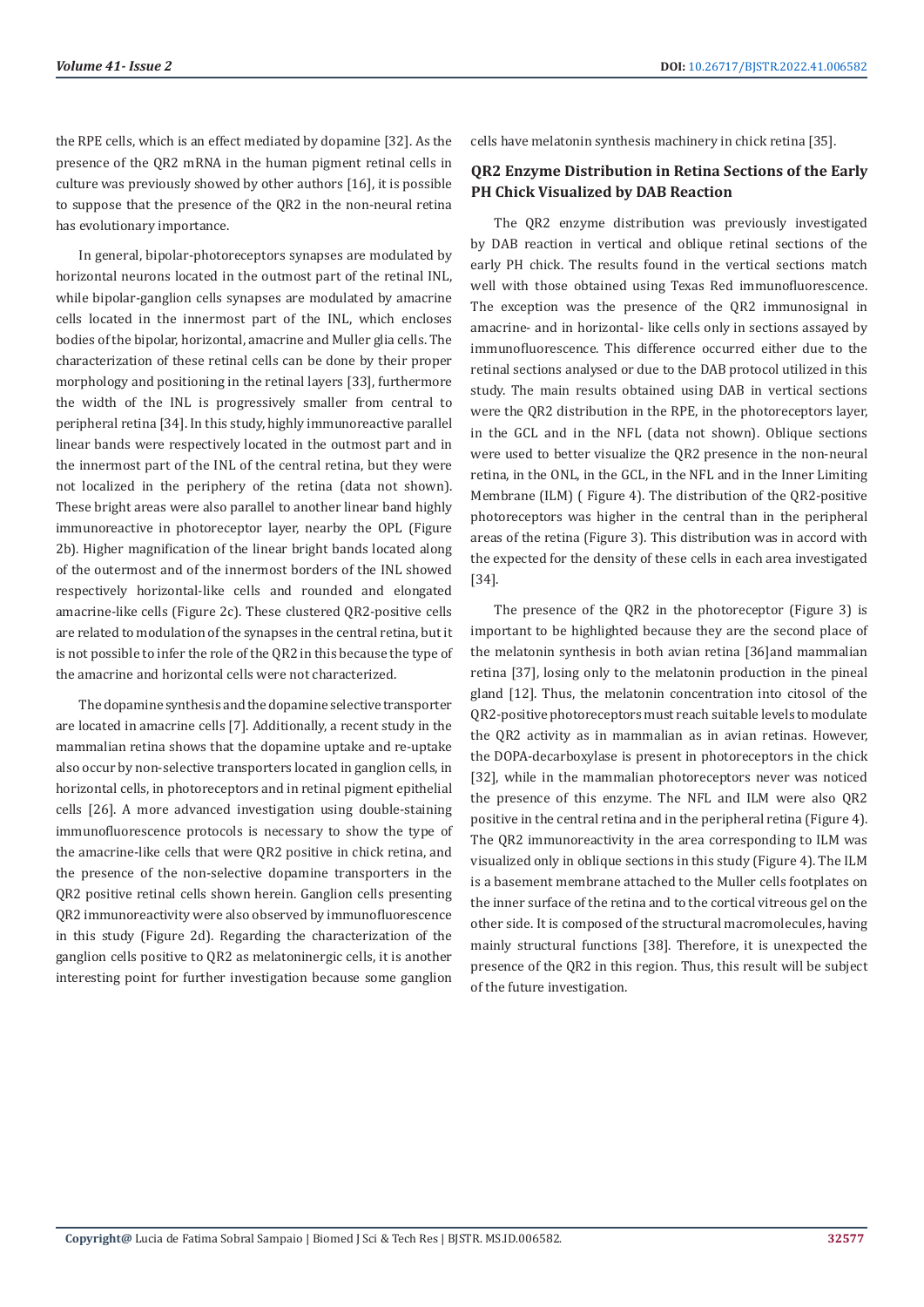

**Figure 3:** QR2 localization in the most external part of the early PH chick retina, as it appears in an oblique section staining by DAB and counterstained with cresyl violet. Immunoreactivity in the bodies of the photoreceptors is present in both peripheral and central retina, as explained in the figure. The magnification was 400xs in the images A and C, while in the images B and D the magnification was 1000xs. Images E and F are the negative controls of the secondary antibody, in the central and peripheral regions of the retina (magnification 400xs). PE: retinal pigment epithelium; OS: outer segments of the photoreceptors; ONL: outer nuclear layer; OPL: outer plexiform layer; INL: inner nuclear layer; IPL: inner plexiform layer.



**Figure 4:** QR2 localization in an oblique section of the most internal part of the early PH chick retina. Sections were stained by DAB and counterstained with cresyl violet. Above, the QR2 presence in the NFL and in the ILM (star) is showed. Below, the QR2 presence in a ganglion cell (middle of the figure) and in neural fibers at GCL is showed. The magnification was 400xs. V: vitreous; ILM: inner limiting membrane; NFL: neural fiber layer; GCL: ganglion cell layer; IPL: inner plexiform layer; INL: inner nuclear layer.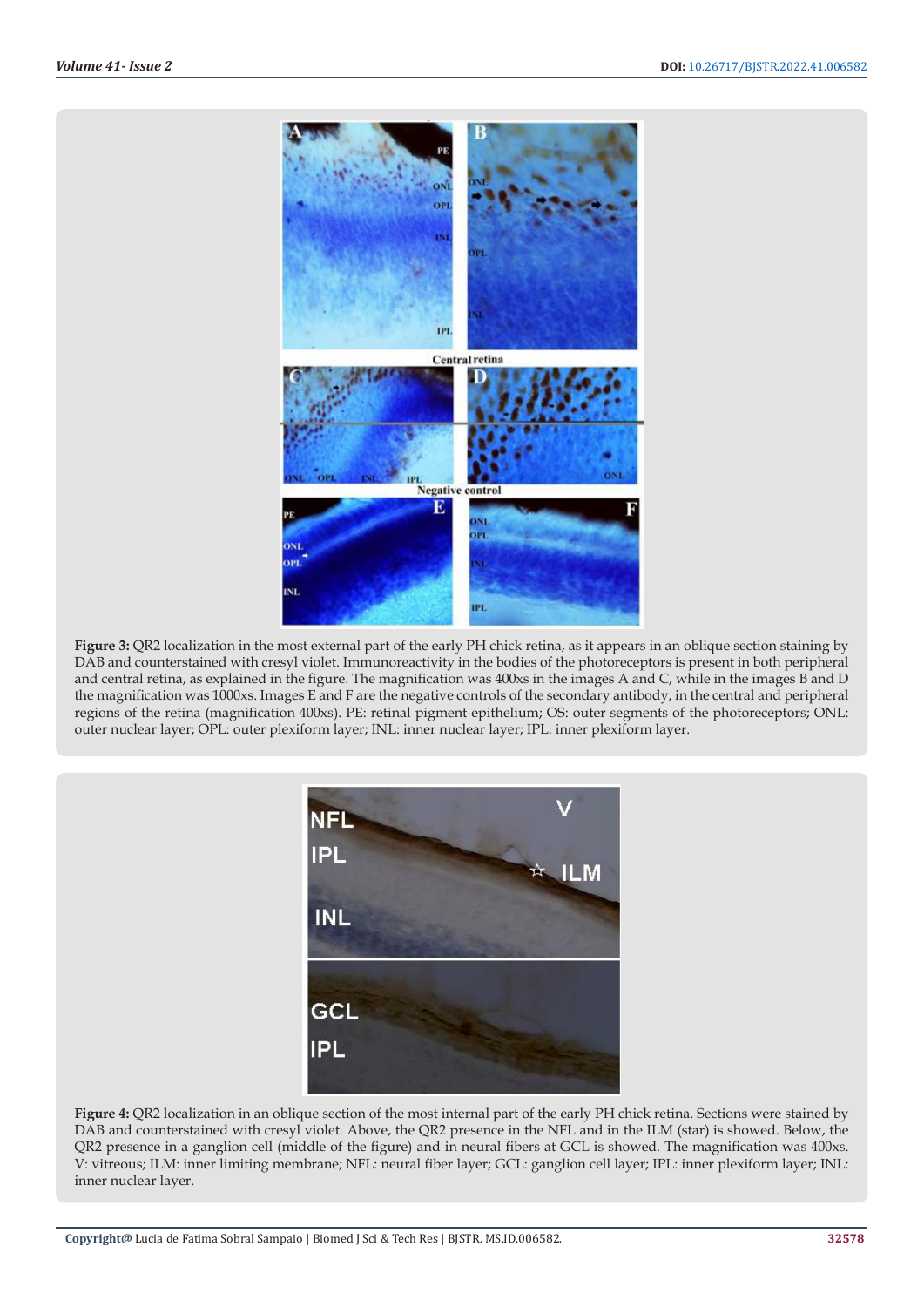Immunoreactivity for QR2 was not showed to occur in the thinner OLM (Figures 2b, 3b&3d). This point is highlighted because the OLM is the place of the traffic of the substances between the retina and non-neural ocular tissues, functioning as a semipermeable barrier that appear to be communicating with the main retinal barriers located in the RPE [27]. The present results showing QR2 presence in the RPE are in agreement with QR2 functioning as a detoxification enzyme in the retina [39,40].

## **Conclusion**

We conclude that QR2 has a specific distribution in retinal layers. The observed distribution in photoreceptors suggests that melatonin can be a natural QR2 modulator in the retina. As well, the canonical QR2 detoxification activity must be occurring in this tissue by the presence of this enzyme in RPE. On the other hand, QR2-positive horizontal, amacrine and ganglion cells still were not characterized regarding dopamine containing, and this should be important to reinforce the previous pharmacological results showing dopamine quinone as a natural QR2 cosubstrate.

#### **Acknowledgment**

Deborah Terra de Oliveira was an undergraduate student PIBIC/UFPA fellow. Renata Nunes Silva was a graduate student CAPES fellow. CNPq financial support (480111/2010-3) was without involvement with this research.

#### **Conflict of Interest**

The authors declare no conflict of interest.

#### **References**

- 1. [Long DJ, Iskander K, Gaikwad A, Arin M, Roop DR, et al. \(2002\) Disruption](https://pubmed.ncbi.nlm.nih.gov/12351651/)  [of dihydronicotinamide riboside:quinone oxidoreductase 2\(NQO2\)](https://pubmed.ncbi.nlm.nih.gov/12351651/)  [leads to myeloid hyperplasia of bone marrow and decreased sensitivity](https://pubmed.ncbi.nlm.nih.gov/12351651/)  [to menadione toxicity. J Biol Chem 277\(48\): 46131-46139.](https://pubmed.ncbi.nlm.nih.gov/12351651/)
- 2. [Antoine M, Marcheteau E, Delagrange P, Ferry G, Boutin JA \(2010\)](https://app.dimensions.ai/details/publication/pub.1025568414?and_facet_journal=jour.1010959)  [Characterization of cofactors, substrates and inhibitor binding to](https://app.dimensions.ai/details/publication/pub.1025568414?and_facet_journal=jour.1010959)  [flavoenzyme quinone reductase 2 by automated supramolecular nano](https://app.dimensions.ai/details/publication/pub.1025568414?and_facet_journal=jour.1010959)[electrospray ionization mass spectrometry. Int J Mass Spectrom 312:](https://app.dimensions.ai/details/publication/pub.1025568414?and_facet_journal=jour.1010959)  [87-96.](https://app.dimensions.ai/details/publication/pub.1025568414?and_facet_journal=jour.1010959)
- 3. [Fu Y, Buryanovskyy L, Zhang Z \(2008\) Quinone reductase 2 is a catechol](https://www.ncbi.nlm.nih.gov/labs/pmc/articles/PMC2527206/)  [quinone reductase. J Biol Chem 283\(35\): 23829-23835.](https://www.ncbi.nlm.nih.gov/labs/pmc/articles/PMC2527206/)
- 4. Gaikwad NW, Yang L, Rogan EG, Cavalieri EL (2009) Evidence for NQO2 mediated reduction of the carcinogenic estrogen ortho-quinones. Free Radic Biol Med 46(2): 253-262.
- 5. [Sampaio LFS \(2013a\) Catecholquinones as Substrates of the NRH:](https://www.researchgate.net/publication/252627330_Catecholquinones_as_Substrates_of_the_NRH_Quinone_Oxidoreductase_2_in_the_Brain_and_Retina)  [Quinone Oxidoreductase 2 in the Brain and Retina. In Johnson SC, Price](https://www.researchgate.net/publication/252627330_Catecholquinones_as_Substrates_of_the_NRH_Quinone_Oxidoreductase_2_in_the_Brain_and_Retina)  [ER \(Eds.\)., NOVA Publishers, New York pp. 141-156.](https://www.researchgate.net/publication/252627330_Catecholquinones_as_Substrates_of_the_NRH_Quinone_Oxidoreductase_2_in_the_Brain_and_Retina)
- 6. [Sampaio Lde F, Mesquita FP, de Sousa PRM, Silva JL, Alves CN \(2014\) The](https://pubmed.ncbi.nlm.nih.gov/25218627/)  [melatonin analog 5-MCA-NAT increases endogenous dopamine levels by](https://pubmed.ncbi.nlm.nih.gov/25218627/)  [binding NRH: quinone reductase enzyme in the developing chick retina.](https://pubmed.ncbi.nlm.nih.gov/25218627/)  [Int J Dev Neurosci 38: 119-126.](https://pubmed.ncbi.nlm.nih.gov/25218627/)
- 7. Witkovsky P (2004) Dopamine and retinal function. Doc Ophthalmol 108(1): 17-40.
- 8. Sampaio LFS (2016) Dopamine Synthesis and Release in the Retina: Light, Melatonin and Clock Genes. In: Glen Hopkins (Ed) New Development in Dopamine Reasearch. 1ed.Hauppauge NY: Nova Science Publishers Inc, pp 25-44.
- 9. Sampaio Lde F (2009) An unexpected effect of 5-MCA-NAT in chick retinal development. Int J Dev Neurosci 27: 511-515.
- 10. [Cheng Z, Zhong YM, Yang XL \(2006\) Expression of the dopamine](https://pubmed.ncbi.nlm.nih.gov/16708013/) [transporter in rat and bullfrog retinas. Neuroreport 17\(8\): 773-777.](https://pubmed.ncbi.nlm.nih.gov/16708013/)
- 11. [Rajan PD, Kekuda R, Chancy CD, Huang W, Ganapathy V \(2000\)](https://pubmed.ncbi.nlm.nih.gov/10694895/) [Expression of the extra neuronal monoamine transporter in RPE and](https://pubmed.ncbi.nlm.nih.gov/10694895/) [neural retina. Curr Eye Res 20\(3\): 195-204.](https://pubmed.ncbi.nlm.nih.gov/10694895/)
- 12. Falcón J, Besseau L, Fuentè[s M, Sauzet S, Magnanou EG \(2009\) Structural](https://pubmed.ncbi.nlm.nih.gov/19456332/) [and functional evolution of the pineal melatonin system in vertebrates.](https://pubmed.ncbi.nlm.nih.gov/19456332/) [Ann NY Acad Sci 1163: 101-111.](https://pubmed.ncbi.nlm.nih.gov/19456332/)
- 13. [Voisin P, Cailleau V, Naud N, Cantereau A, Bernard M \(2012\) Visual](https://pubmed.ncbi.nlm.nih.gov/22447166/) [photoreceptor subtypes in the chicken retina: melatonin-synthesizing](https://pubmed.ncbi.nlm.nih.gov/22447166/) [activity and in vitro differentiation. Cell Tissue Res 348\(3\): 417-427.](https://pubmed.ncbi.nlm.nih.gov/22447166/)
- 14. Huang H, Wang Z, Weng SJ, Sun XH, Yang XL (2013) Neuromodulatory role of melatonin in retinal information processing. Prog Retin Eye Res 32: 64-87.
- 15. [Nguyen Legros J, Chanut E, Versaux Botteri C, Simon A, Trouvin JH](https://pubmed.ncbi.nlm.nih.gov/8931485/) [\(1996\) Dopamine inhibits melatonin synthesis in photoreceptor cells](https://pubmed.ncbi.nlm.nih.gov/8931485/) [through a D2-like receptor subtype in the rat retina: biochemical and](https://pubmed.ncbi.nlm.nih.gov/8931485/) [histochemical evidence. J Neurochem 67\(6\): 2514-2520.](https://pubmed.ncbi.nlm.nih.gov/8931485/)
- 16. [Zmijewski MA, Sweatman TW, Slominski AT \(2010\) The melatonin](https://pubmed.ncbi.nlm.nih.gov/19409957/)[producing system is fully functional in retinal pigment epithelium](https://pubmed.ncbi.nlm.nih.gov/19409957/) [\(ARPE-19\). Mol Cell Endocrinol 307\(1-2\): 211-216.](https://pubmed.ncbi.nlm.nih.gov/19409957/)
- 17. [Pegan SD, Sturdy M, Ferry G, Delagrange P, Boutin JA, et al. \(2011\) X-ray](https://pubmed.ncbi.nlm.nih.gov/21538647/) [structural studies of quinone reductase 2 nanomolar range inhibitors.](https://pubmed.ncbi.nlm.nih.gov/21538647/) [Protein Sci 20\(7\): 1182-1195.](https://pubmed.ncbi.nlm.nih.gov/21538647/)
- 18. [Silva RN, Sampaio LFS \(2014\) Immunoreactivity of Mel1a-like melatonin](http://www.researchtrends.net/tia/article_pdf.asp?in=0&vn=8&tid=49&aid=5590) [receptor and NRH: Quinone reductase enzyme \(QR2\) in testudine whole](http://www.researchtrends.net/tia/article_pdf.asp?in=0&vn=8&tid=49&aid=5590) [embryo and in developing whole retinas. Trends Dev Biol 8: 39-46.](http://www.researchtrends.net/tia/article_pdf.asp?in=0&vn=8&tid=49&aid=5590)
- 19. [Boutin JA, Marcheteau E, Hennig P, Moulharat N, Berger S, et al. \(2008\)](https://pubmed.ncbi.nlm.nih.gov/18826489/) [MT3/QR2 melatonin binding site does not use melatonin as a substrate](https://pubmed.ncbi.nlm.nih.gov/18826489/) [or a cosubstrate. J Pineal Res 45\(4\): 524-531.](https://pubmed.ncbi.nlm.nih.gov/18826489/)
- 20. [Dubocovich ML, Delagrange P, Krause DN, Sugden D, Cardinali DP, et al.](https://www.ncbi.nlm.nih.gov/labs/pmc/articles/PMC2964901/) [\(2010\) International Union of Basic and Clinical Pharmacology. LXXV.](https://www.ncbi.nlm.nih.gov/labs/pmc/articles/PMC2964901/) [Nomenclature, classification, and pharmacology of G protein-coupled](https://www.ncbi.nlm.nih.gov/labs/pmc/articles/PMC2964901/) [melatonin receptors. Pharmacol Rev 62\(3\): 343-380.](https://www.ncbi.nlm.nih.gov/labs/pmc/articles/PMC2964901/)
- 21. [Sampaio Lde F, Mesquita FP, de Sousa PRM, Silva JL, Alves CN \(2015\) NRH:](https://www.researchgate.net/publication/272418074_NRH_Quinone_Reductase_activity_results_in_the_accumulation_of_endogenous_dopamine_in_the_retina) [Quinone reductase activity results in the accumulation of endogenous](https://www.researchgate.net/publication/272418074_NRH_Quinone_Reductase_activity_results_in_the_accumulation_of_endogenous_dopamine_in_the_retina) [dopamine in the retina. Neurotransmitter 2: e505.](https://www.researchgate.net/publication/272418074_NRH_Quinone_Reductase_activity_results_in_the_accumulation_of_endogenous_dopamine_in_the_retina)
- 22. [Sampaio Lde F, Markus RP \(2010\) Melatonin and the time window for](https://pubmed.ncbi.nlm.nih.gov/20138137/) [the expression of the alpha8 nicotinic acetylcholine receptor in the](https://pubmed.ncbi.nlm.nih.gov/20138137/) [membrane of chick retinal cells in culture. Int J Dev Neurosci 28\(3\): 245-](https://pubmed.ncbi.nlm.nih.gov/20138137/) [249.](https://pubmed.ncbi.nlm.nih.gov/20138137/)
- 23. [Sampaio Lde F \(2008\) Melatonin inhibitory effect on cAMP accumulation](https://pubmed.ncbi.nlm.nih.gov/18343081/) [in the chick retina development. Int J Dev Neurosci 26\(3-4\): 277-282.](https://pubmed.ncbi.nlm.nih.gov/18343081/)
- 24. Sampaio LFS (2013b) By Receptors, Binding Sites or Free Radical Scavenger Action: Is There a Pivotal Action Mechanism for Melatonin in Retinal Pathologies? In Acuña Castroviejo D, Rusanova I, Escames G (Eds.)., NOVA Publishers, New York pp. 193-204.
- 25. [Gomes Leal W, Corkill DJ, Freire MA, Pican](https://pubmed.ncbi.nlm.nih.gov/15530884/)ço Diniz CW, Perry VH (2004) [Astrocytosis, microglia activation, oligodendrocyte degeneration, and](https://pubmed.ncbi.nlm.nih.gov/15530884/) [pyknosis following acute spinal cord injury. Exp Neurol 190\(2\): 456-467.](https://pubmed.ncbi.nlm.nih.gov/15530884/)